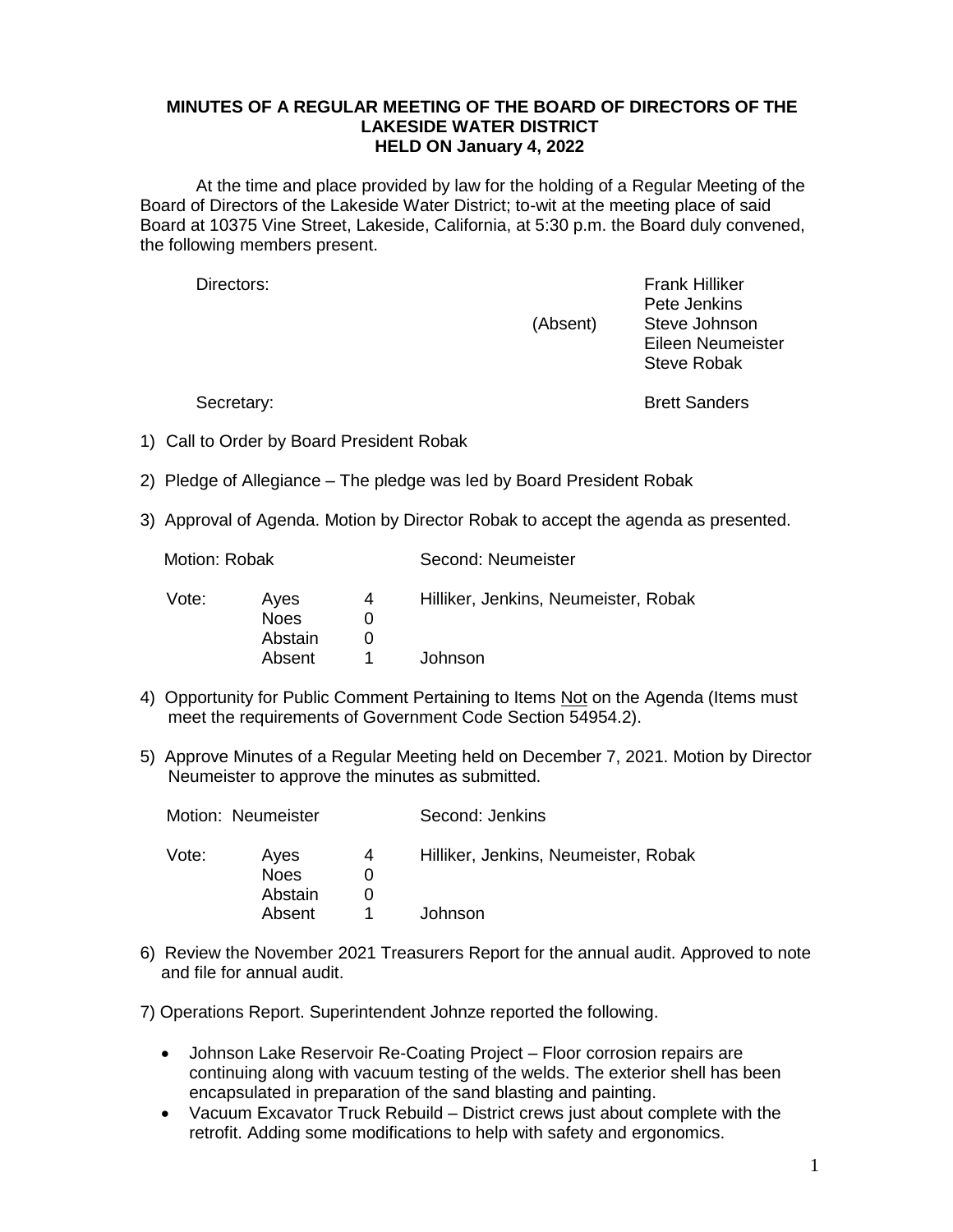- Trainee Replacement: Currently reviewing the 500+ applications submitted.
- Casa Grande main upgrade and new service. District crews found and added an blow-off that had been buried for main years. Job was done in tandem with a new water service installation.
- County of San Diego Ashwood and Mapleview: District work to lower an 8" water main to make way for upsized storm drain pipe schedule for late December
- Ashwood Improvement to Willow Road close to start date in February 2022. District work about 50% complete.

Main break – 0, Service leak – 1 poly service leak (Lemoncrest), Fire hydrant damage - 0

8) Discuss to Approve 2021 Annual Financial Audit by Leaf and Cole LLP – Certified Public Accountants. Motion by Director Neumeister to approve the 2021 Audit as submitted and presented.

| Motion: Neumeister |                                          |   | Second: Jenkins                                 |
|--------------------|------------------------------------------|---|-------------------------------------------------|
| Vote:              | Aves<br><b>Noes</b><br>Abstain<br>Absent | 4 | Hilliker, Neumeister, Jenkins, Robak<br>Johnson |

- 9) JPIA Insurance Program Summary. General Manager Sanders provided an update of the insurance programs provided by the District's carrier ACWA JPIA. A "dashboard" summary was handed out to the Board for quick reference. Item was informational only and no action was required.
- 10) Approve Demands of the Treasurer for December 2021. Motion by Director Neumeister to approve the Demands of the Treasurer as submitted.

|       | Motion: Neumeister             |  | Second: Hilliker                       |  |  |
|-------|--------------------------------|--|----------------------------------------|--|--|
| Vote: | Aves<br><b>Noes</b><br>Abstain |  | 4 Hilliker, Jenkins, Neumeister, Robak |  |  |
|       | Absent                         |  | Johnson                                |  |  |

- 11) CWA Report. No meeting in December.
- 12) Director's Report and Ad Hoc Sub-Committees Reports. Director Neumeister reported the presentations at ACWA Fall Conference of the "Technical Sessions" were released in December and will be emailed to the Board for review.
- 13) Manager's Report. The General Manager reported on:
	- 1) Update on Lead and Copper Rule Revision. Final Revision was approved on Dec. 17, 2021. The final compliance date will be Oct. 16, 2024. All public water systems will have to meet the deadline while additional rule making is completed.
	- 2) Final Payment from Commercial Pallet. The final small court judgement award was received by the District.
	- 3) District Force Account Work Summary. The District has been completing many private water improvement projects paid for by developers and property owners. The improvements include fire service connections of 6" and 8" as well as water service laterals from ¾" to 2".